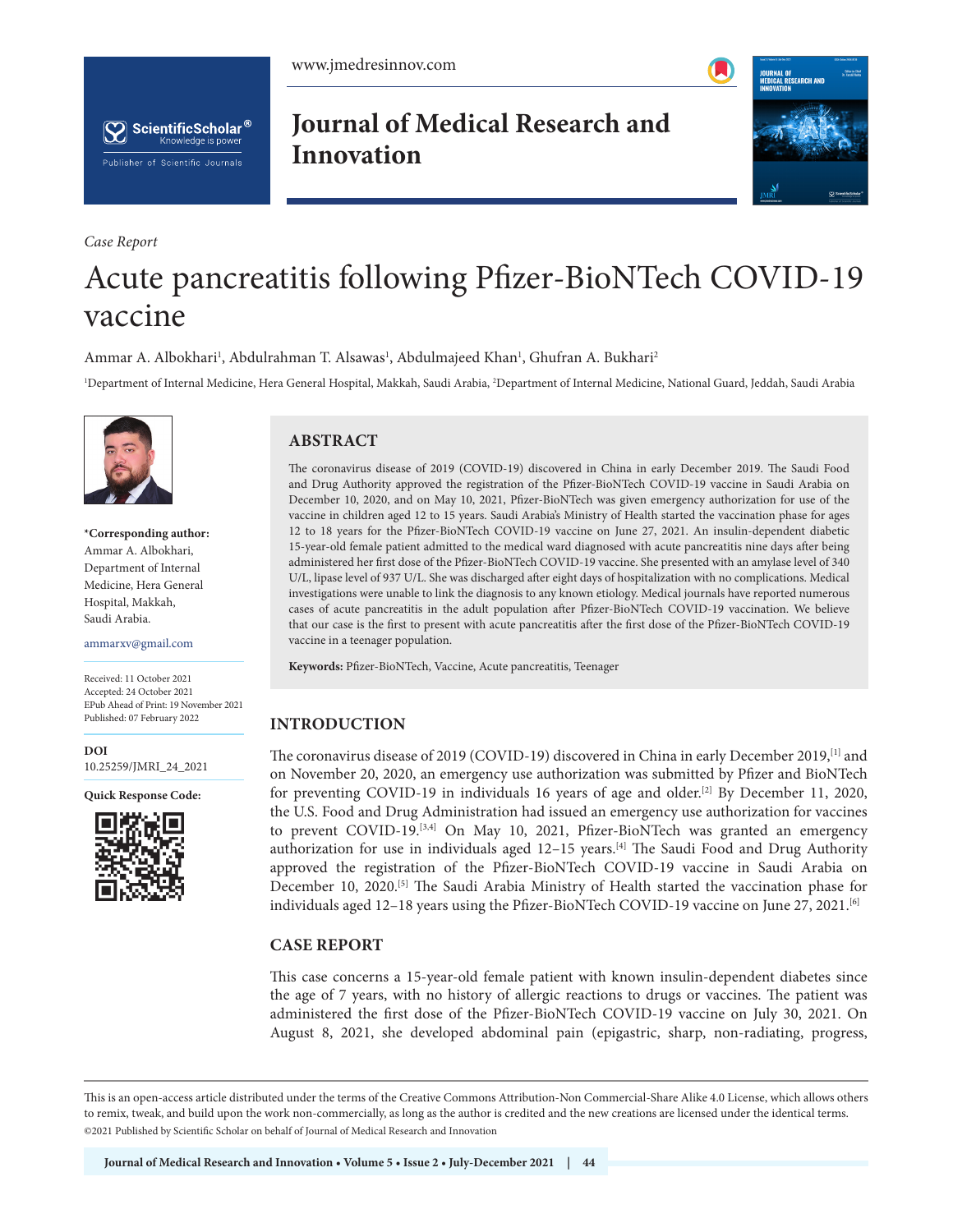aggravated by movement, and with no relieving factors), which was associated with nausea and vomiting. The patient had no history of fever, acute pancreatitis, blood transfusion, hemodialysis, and recent contact with an infected individual, trauma, smoking, alcohol intake, abdominal surgery, medical procedures, use of new medication, use of herbal supplements, or changes in diet. COVID-19 nasopharyngeal swab for RT-PCR testing was taken 2 days before presentation to emergency department results were negative. The physical examination revealed that the patient's vital signs were within normal limits. However, she exhibited epigastric tenderness with normal bowel sounds. On August 9, 2021, the patient was admitted with acute pancreatitis, diabetic ketoacidosis, and acute hepatitis.

The laboratory results on the  $1<sup>st</sup>$  day of admission were as follows: Metabolic acidosis, unremarkable complete blood count, amylase level 340 U/L, lipase level 937 U/L, alanine aminotransferase (ALT) level 785.9 U/L, aspartate aminotransferase (AST) level 4025 U/L, triglyceride level 5.7 mmol/L, and calcium level 2.57 mmol/L [Table 1]. After 8 days of hospitalization, the patient was discharged with the following laboratory results: ALT 373 U/L, AST 597 U/L, amylase 315 U/L, and lipase 426 U/L.

The radiological findings of the abdominal ultrasound indicated a fatty liver enlarged to 19.2 cm, no focal lesion, no intrahepatic biliary radical dilatation, patent non-dilated portal vein, contracted gallbladder, non-dilated common bile duct, normal-looking pancreas, normal spleen, and no free fluid in the abdominal or pelvic cavity [Figure 1].

## **DISCUSSION**

Acute pancreatitis refers to the inflammation of the pancreas,[7] with most cases in Saudi Arabia having a biliary origin.[7,8] The etiologies of acute pancreatitis include alcohol use, gallstones, hypertriglyceridemia, idiopathic origin, drug-induced, smoking, trauma, hypercalcemia, systemic IgG4 disease, viral/bacterial/parasitic infection, ampullary stenosis (sphincter of Oddi dysfunction), annular pancreas, hemodialysis, post-endoscopic retrograde cholangiopancreatography, and post-abdominal surgery, all of which should be ruled out by the patient's medical history.<sup>[9]</sup> In the diagnosis of acute pancreatitis, at least two of the following three criteria are required: (1) Abdominal epigastric pain radiating to the back; (2) lipase or amylase levels three-fold the upper limit of normal; and (3) radiological imaging suggestive of acute pancreatitis.[9] For triglycerides to be identified as a risk factor for acute pancreatitis, the levels should be  $>1000$  mg/dL (11.3 mmol/L).<sup>[10]</sup> Diabetic ketoacidosis can be linked to acute pancreatitis, which can be induced by hypertriglyceridemia<sup>[11,12]</sup> and was ruled out in this patient, given that her triglyceride level was 5.7 mmol/L. Gallstones, annular pancreas, and ampullary stenosis could be ruled out in our patient due to the normal direct bilirubin

| <b>Table 1:</b> Laboratory investigations with normal range used by the |  |
|-------------------------------------------------------------------------|--|
| hospital                                                                |  |

| <b>Test</b>                                                                                                                                    | Patient value | Normal range  | <b>Units</b>       |  |
|------------------------------------------------------------------------------------------------------------------------------------------------|---------------|---------------|--------------------|--|
| PH                                                                                                                                             | 7.2           | $7.35 - 7.45$ |                    |  |
| pCO <sub>2</sub>                                                                                                                               | 23            | $35 - 48$     | mmHg               |  |
| HCO <sub>3</sub>                                                                                                                               | 9             | 21–28         | mmol/L             |  |
| WBC                                                                                                                                            | 9.4           | $4 - 10$      | $10*3/uL$          |  |
| HGB                                                                                                                                            | 14.5          | $12 - 15$     | g/dL               |  |
| <b>MCV</b>                                                                                                                                     | 79.8          | 83-101        | fL                 |  |
| MCH                                                                                                                                            | 29            | $27 - 32$     | pg                 |  |
| PLT                                                                                                                                            | 402           | 150-400       | $10*3/uL$          |  |
| HCT                                                                                                                                            | 39.9          | $40 - 50$     | $\frac{0}{0}$      |  |
| Na                                                                                                                                             | 138           | 136-145       | mmol/L             |  |
| K                                                                                                                                              | 3.7           | $3.5 - 5.1$   | mm/L               |  |
| Ca                                                                                                                                             | 2.57          | $2.2 - 2.7$   | mmol/L             |  |
| Cl                                                                                                                                             | 100.2         | 98-106        | mmol/L             |  |
| Phosphorus                                                                                                                                     | 1.32          | $1.12 - 1.45$ | mmol/L             |  |
| Mg                                                                                                                                             | 0.76          | $0.84 - 1.1$  | mmol/L             |  |
| Lactate                                                                                                                                        | 2.94          | $0.5 - 1$     | mmol/L             |  |
| LDH                                                                                                                                            | 1324          | $140 - 290$   | U/L                |  |
| Urea                                                                                                                                           | 6.5           | $2.1 - 8.5$   | mmol/L             |  |
| Crea                                                                                                                                           | 75            | $44 - 80$     | umol/L             |  |
| ALT                                                                                                                                            | 785.9         | 16–63         | U/L                |  |
| <b>AST</b>                                                                                                                                     | 4025          | 15–37         | U/L                |  |
| <b>GGT</b>                                                                                                                                     | 314           | 10–51         | U/L                |  |
| T. bilirubin                                                                                                                                   | 5             | $1.7 - 20.5$  | umol/L             |  |
| D. bilirubin                                                                                                                                   | 2.1           | < 5.1         | umol/L             |  |
| Albumin                                                                                                                                        | 29.7          | 34–54         | g/L                |  |
| ALP                                                                                                                                            | 146           | $44 - 147$    | U/L                |  |
| Amylase                                                                                                                                        | 340           | $30 - 110$    | U/L                |  |
| Lipase                                                                                                                                         | 937           | $14 - 140$    | U/L                |  |
| T. cholesterol                                                                                                                                 | 6.98          | < 5.17        | mmol/L             |  |
| Triglyceride level                                                                                                                             | 5.7           | < 2.2         | mmol/L             |  |
| LDL                                                                                                                                            | 4.4           | <2.6          | mmol/L             |  |
| HDL                                                                                                                                            | 0.7           | >1.5          | mmol/L             |  |
| HbA1C                                                                                                                                          | 13.4          |               | $\frac{0}{0}$      |  |
| <b>CRP</b>                                                                                                                                     | 0.257         | < 0.3         | mg/dL              |  |
| <b>TSH</b>                                                                                                                                     | 2.61          | $0.3 - 4.2$   | m <sub>IU</sub> /L |  |
| T3                                                                                                                                             | 2.79          | $2.0 - 5.2$   | pmol/L             |  |
| T <sub>4</sub>                                                                                                                                 | 10.3          | $10 - 23$     | pmol/L             |  |
| HBsAg                                                                                                                                          | Non-reactive  |               |                    |  |
| HBcAb (IgM)                                                                                                                                    | Non-reactive  |               |                    |  |
| Anti HAV (IgM)                                                                                                                                 | Non-reactive  |               |                    |  |
| Anti HCV                                                                                                                                       | Non-reactive  |               |                    |  |
| ESR                                                                                                                                            | 38            | $0 - 20$      | mm/h               |  |
|                                                                                                                                                |               |               |                    |  |
| WBC: White blood cell, ALT: Alanine aminotransferase, AST: Aspartate<br>aminotransferase, HBsAg: Hepatitis B surface antigen, HBcAb: Hepatitis |               |               |                    |  |
| B core antibody, Anti-HAV IgM: Anti-hepatitis A virus IgM,                                                                                     |               |               |                    |  |
| Anti-HCV: Anti-hepatitis C virus                                                                                                               |               |               |                    |  |

and alkaline phosphatase levels and no previous history of acute pancreatitis.[13] Normal calcium levels can rule out acute pancreatitis due to hypercalcemia.<sup>[14,15]</sup> No signs of viral/bacterial/parasitic infections were observed in this case, given that the patient had an unremarkable complete blood count, with a normal white blood cell count and no history of fever.